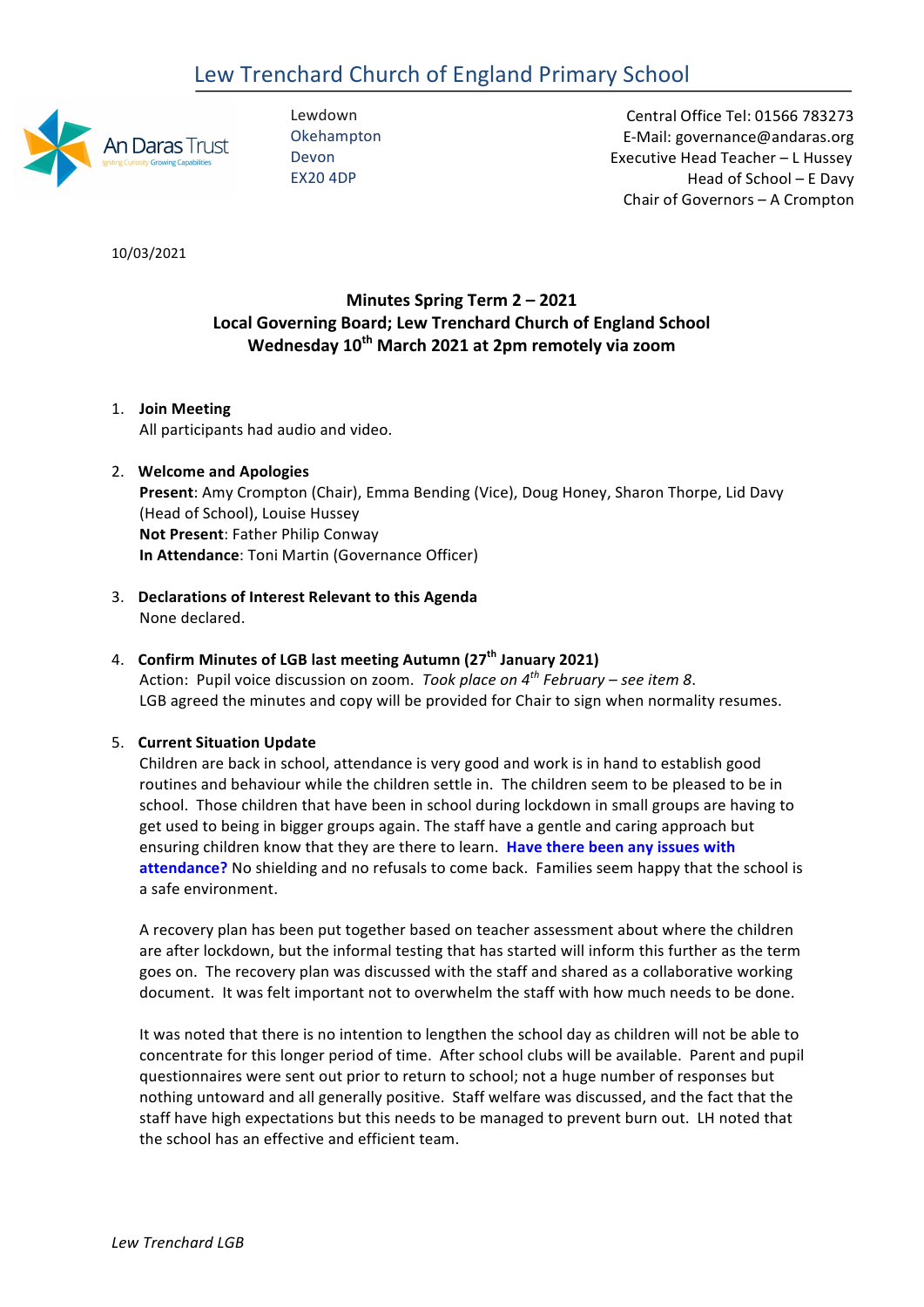**Have you identified more vulnerable children over the pandemic and since lockdown?** There have been some children identified with additional emotional needs and this is being managed. The physical, emotional and educational needs of the children are being catered for as much as possible given the restrictions and situation that we are currently in.

## 6. **Future Plans**

The Exceptions report from Academy Improvement Officer has fed into the draft recovery plan; this will be reviewed through the term and an updated exceptions report will be available to governors at the end of term. Data will be looked at along with the pupil progress meetings, which will quickly inform interventions; they will be specifically targeted and changed as necessary to keep on top of what the children need.

The school will be using formal NTS assessments for Yr 3,4 and 5, and SATs for Yr 2 and 6, although these will be marked internally and used to plan interventions and for preparation for secondary school. The SATs will not be moderated or marked externally. The aim is for children to be as ready to progress as possible to enter the next year group by July. The curriculum is covering a broad range of subjects but with narrowed down content to cover core skills as there won't be time to cover everything that would normally be covered. 

LH discussed year group arrangements, the predicted numbers for pre-school is sitting at 9 which is positive and the budget for next year is currently looking viable. 

The times of the school day was raised with governors. Current the day is 9.15-9.30am until 3.30pm. However, the proposal is to change the day to 9am (doors open at 8.45am) and finish at 3.15pm – in line with other schools, easier for parents who work and in line with other trust schools so the staff can make trust staff meetings on time. The governors agreed that this makes sense. **Action: The governors will be advised on the process for changing the school days, including timelines or consultation required (TM)**

#### 7. **Safeguarding**

No issues to report. My Concern continues to be used to log any observations. LH has met with the Educational Welfare Officer. It was noted that the new fence will be erected soon which is good with regards to safeguarding.

#### 8. **Governor Monitoring**

Pupil & parental survey complete – LD will summarise the notes and send to governors in due course. Chair's meeting with CEO will now be later in March.

Pupil Voice took place on zoom with DH & AC on  $4^{th}$  Feb 2021. Questions included what they have learned on that day; what is their favourite subject; what learning challenges them the most; what makes a good learner; how do they know they are moving forward with their learning; do they feel safe in school? Answers were confident and detailed; favourite subjects included PE, English, maths, science, art and drawing; challenging learning included spelling, writing, maths division and timetables; a good learner never gives up, takes pride, stays on task, listens, is collaborative, makes mistakes and improves, is positive; moving forward with learning involves seeing where they have been and being more confident; all children felt safe in school.

AC has observed live lessons every day for 8 weeks and Monday/Friday assemblies. It was noted that AC was not monitoring the teaching and learning, more how the children were responding, and that the lessons were reflective of the school vision & ethos. She gave the following feedback to the governors: The children settled quickly and responded well to the teacher. Each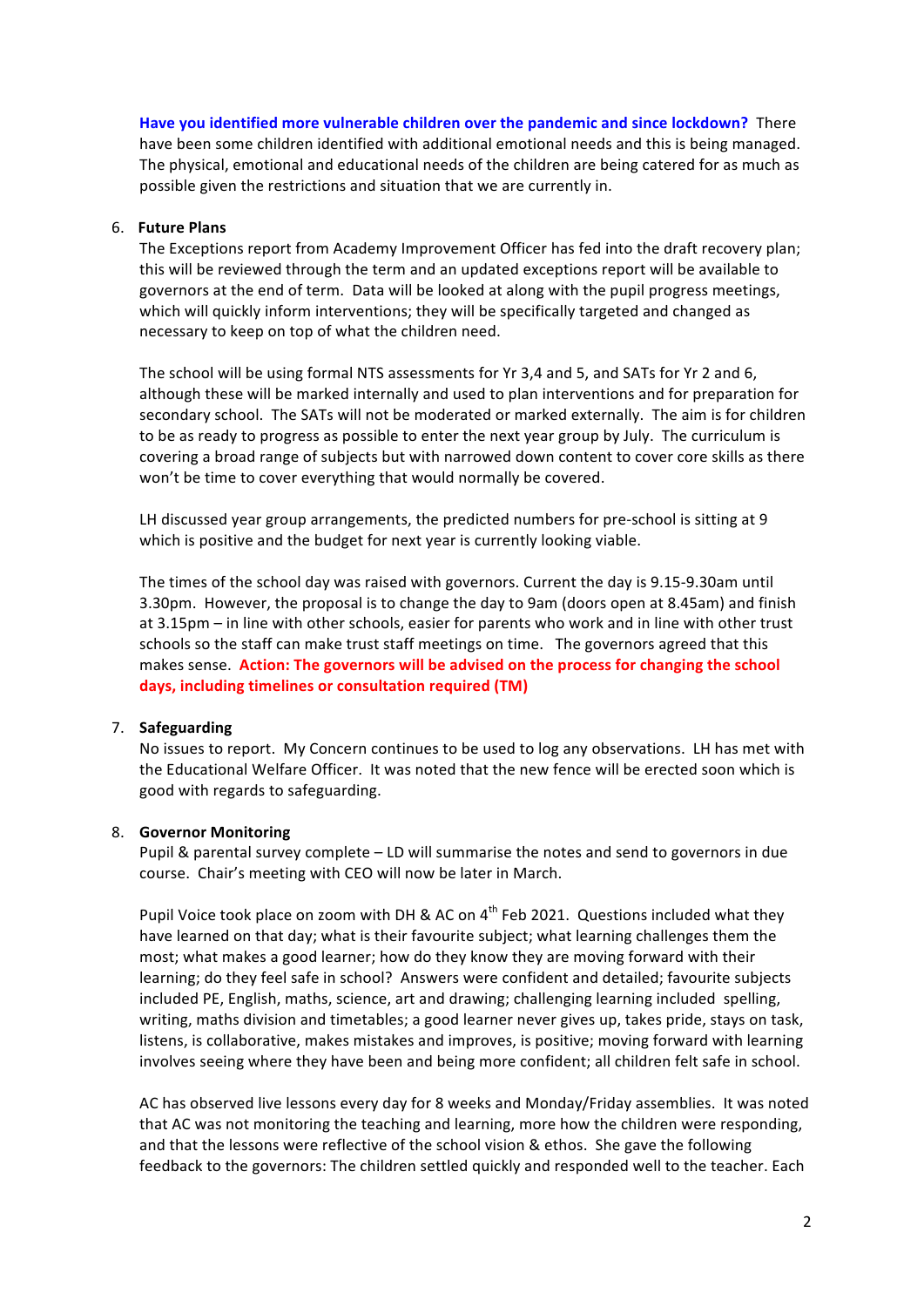child quickly became more and more confident with the structure and therefore, there was good interaction. The children that were slightly more quieter than others were also encouraged to share ideas and work. Children appeared to have a good understanding of all tasks that were set and parents were given clear instructions too. The use of 'breakout rooms' were also used with success. This always involved using extra staff to lead these sessions so that children would never be unattended. Within the first week, the lessons were already adapting and working to a very high standard, it was a joy to be a part of it. The feedback that I received from parents and staff, was extremely positive. Parents especially found these daily lessons to be clear and very helpful. The remote teaching still very much incorporated the school vision by being creative and stimulating. The children clearly are having to take on a greater responsibility for their learning at home and showing one another, including their teacher, respect. I could also see how kindness was demonstrated on a daily basis. For example, children would applaud each other when they had shared some of their own work and given positive feedback to each other. During the weekly celebration on a Friday, the core values were always talked about and each class would select a child who demonstrated the values well that week. The collective worship assemblies always asked for and received good participation. A child would also volunteer to end in a prayer every week too.

Monitoring for next term: Pupil voice will take place on  $31<sup>st</sup>$  March with AD, DH & EB. SEND monitoring with Debbie Bartlett – EB Working group to cover recovery, on-line safety and data protection.

# 9. **EYFS**

The school is an early adopter and therefore trialling a new framework that will be statutory from Sep 2021; all compliant.

## 10. **Any Other Business**

Governor training that has taken place: Governor Foundation training completed on  $2^{nd}$  &  $9^{th}$ March via Diocese of Exeter – EB & PC Governor training coming up: Governor monitoring training will be done on  $17<sup>th</sup>$  March - EB

## 11. **DONM**

Working group will take place on zoom on Weds 19<sup>th</sup> May at 1.30pm to include recovery, on-line safety and data protection. Date of main meeting Monday 5<sup>th</sup> July 2021 at a time to be confirmed, in person or via zoom depending on the situation.

## 12. **Confidential Matter**

No requirement for this matter to be discussed.

Meeting closed at 3.15pm

Toni JH Martin Governance Officer

**Distribution List:**

Amy Crompton - Chair & Parent Governor Doug Honey - Vice Chair & Co-opted Governor